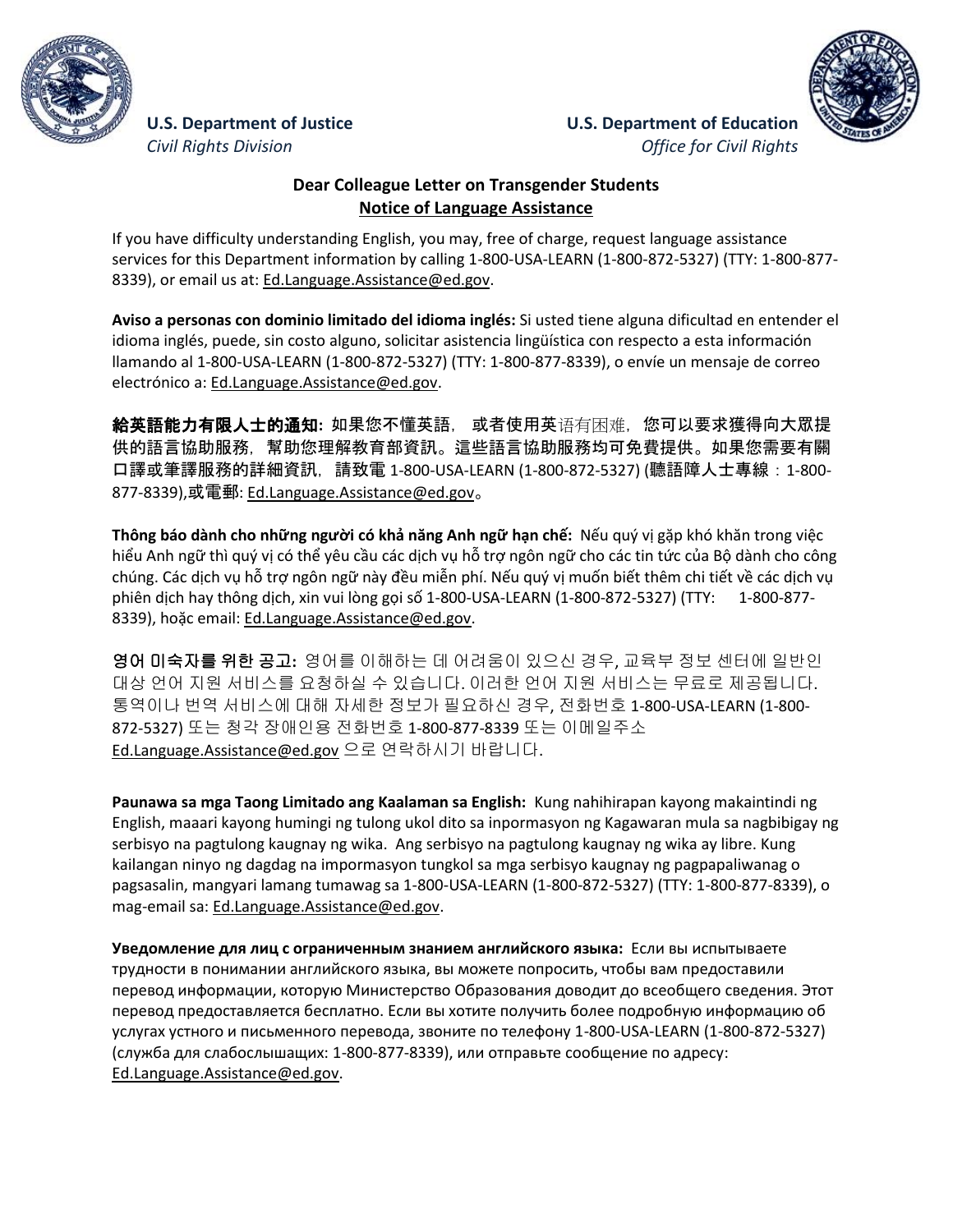

**U.S. Department of Justice**  *Civil Rights Division*



**U.S. Department of Education**  *Office for Civil Rights*

May 13, 2016

Dear Colleague:

Schools across the country strive to create and sustain inclusive, supportive, safe, and nondiscriminatory communities for all students. In recent years, we have received an increasing number of questions from parents, teachers, principals, and school superintendents about civil rights protections for transgender students. Title IX of the Education Amendments of 1972 (Title IX) and its implementing regulations prohibit sex discrimination in educational programs and activities operated by recipients of Federal financial assistance.<sup>1</sup> This prohibition encompasses discrimination based on a student's gender identity, including discrimination based on a student's transgender status. This letter summarizes a school's Title IX obligations regarding transgender students and explains how the U.S. Department of Education (ED) and the U.S. Department of Justice (DOJ) evaluate a school's compliance with these obligations.

ED and DOJ (the Departments) have determined that this letter is *significant guidance*.<sup>2</sup> This guidance does not add requirements to applicable law, but provides information and examples to inform recipients about how the Departments evaluate whether covered entities are complying with their legal obligations. If you have questions or are interested in commenting on this guidance, please contact ED at ocr@ed.gov or 800-421-3481 (TDD 800-877-8339); or DOJ at education@usdoj.gov or 877-292-3804 (TTY: 800-514-0383).

Accompanying this letter is a separate document from ED's Office of Elementary and Secondary Education, *Examples of Policies and Emerging Practices for Supporting Transgender Students*. The examples in that document are taken from policies that school districts, state education agencies, and high school athletics associations around the country have adopted to help ensure that transgender students enjoy a supportive and nondiscriminatory school environment. Schools are encouraged to consult that document for practical ways to meet Title IX's requirements. $3$ 

## **Terminology**

- *Gender identity* refers to an individual's internal sense of gender. A person's gender identity may be different from or the same as the person's sex assigned at birth.
- *Sex assigned at birth* refers to the sex designation recorded on an infant's birth certificate should such a record be provided at birth.
- □ Transgender describes those individuals whose gender identity is different from the sex they were assigned at birth. A *transgender male* is someone who identifies as male but was assigned the sex of female at birth; a *transgender female* is someone who identifies as female but was assigned the sex of male at birth.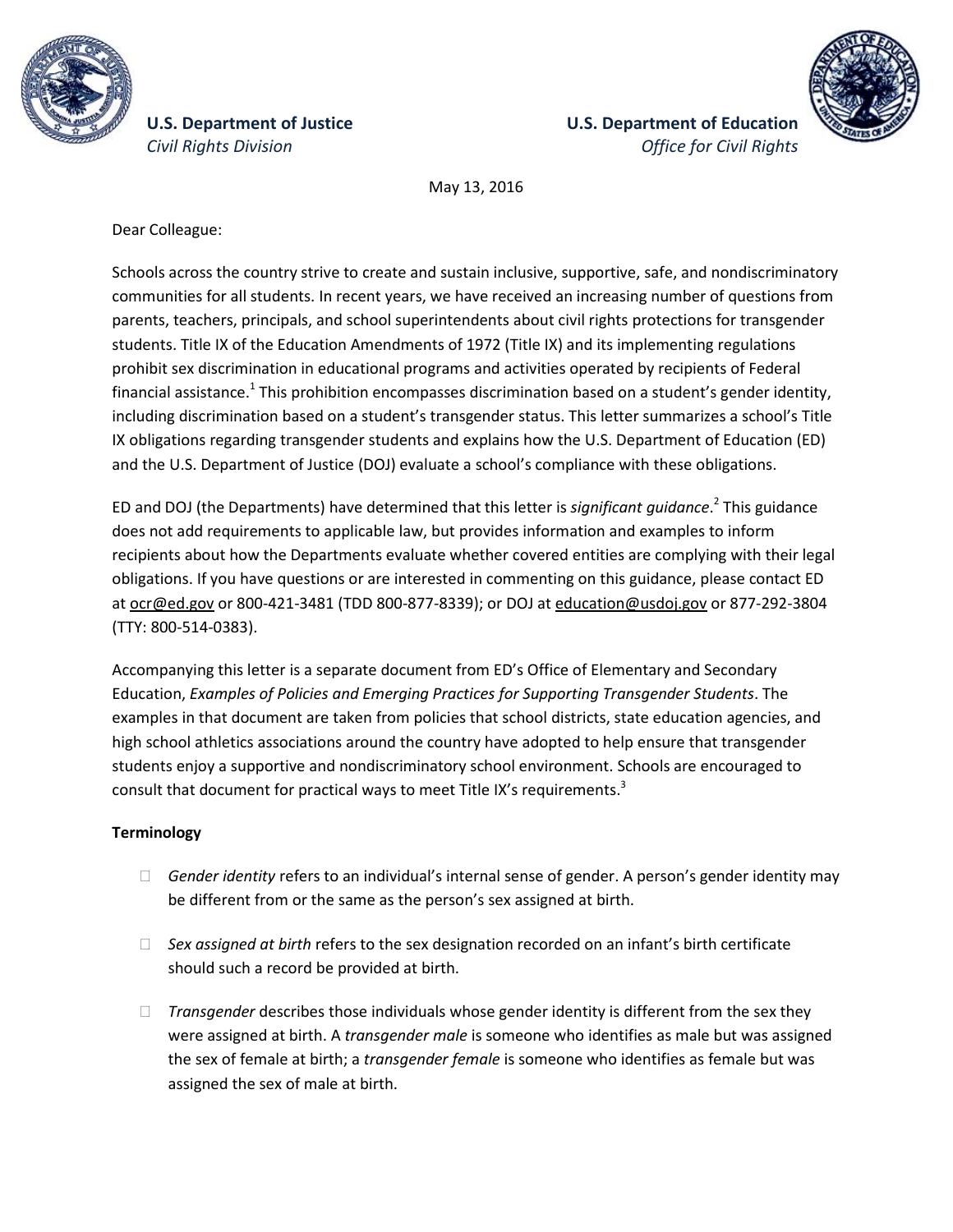*Gender transition* refers to the process in which transgender individuals begin asserting the sex that corresponds to their gender identity instead of the sex they were assigned at birth. During gender transition, individuals begin to live and identify as the sex consistent with their gender identity and may dress differently, adopt a new name, and use pronouns consistent with their gender identity. Transgender individuals may undergo gender transition at any stage of their lives, and gender transition can happen swiftly or over a long duration of time.

#### **Compliance with Title IX**

As a condition of receiving Federal funds, a school agrees that it will not exclude, separate, deny benefits to, or otherwise treat differently on the basis of sex any person in its educational programs or activities unless expressly authorized to do so under Title IX or its implementing regulations.<sup>4</sup> The Departments treat a student's gender identity as the student's sex for purposes of Title IX and its implementing regulations. This means that a school must not treat a transgender student differently from the way it treats other students of the same gender identity. The Departments' interpretation is consistent with courts' and other agencies' interpretations of Federal laws prohibiting sex discrimination.<sup>5</sup>

The Departments interpret Title IX to require that when a student or the student's parent or guardian, as appropriate, notifies the school administration that the student will assert a gender identity that differs from previous representations or records, the school will begin treating the student consistent with the student's gender identity. Under Title IX, there is no medical diagnosis or treatment requirement that students must meet as a prerequisite to being treated consistent with their gender identity.<sup>6</sup> Because transgender students often are unable to obtain identification documents that reflect their gender identity (*e.g.*, due to restrictions imposed by state or local law in their place of birth or residence),<sup>7</sup> requiring students to produce such identification documents in order to treat them consistent with their gender identity may violate Title IX when doing so has the practical effect of limiting or denying students equal access to an educational program or activity.

A school's Title IX obligation to ensure nondiscrimination on the basis of sex requires schools to provide transgender students equal access to educational programs and activities even in circumstances in which other students, parents, or community members raise objections or concerns. As is consistently recognized in civil rights cases, the desire to accommodate others' discomfort cannot justify a policy that singles out and disadvantages a particular class of students. $8$ 

#### *1. Safe and Nondiscriminatory Environment*

Schools have a responsibility to provide a safe and nondiscriminatory environment for all students, including transgender students. Harassment that targets a student based on gender identity, transgender status, or gender transition is harassment based on sex, and the Departments enforce Title IX accordingly. $9$  If sex-based harassment creates a hostile environment, the school must take prompt and effective steps to end the harassment, prevent its recurrence, and, as appropriate, remedy its effects. A school's failure to treat students consistent with their gender identity may create or contribute to a hostile environment in violation of Title IX. For a more detailed discussion of Title IX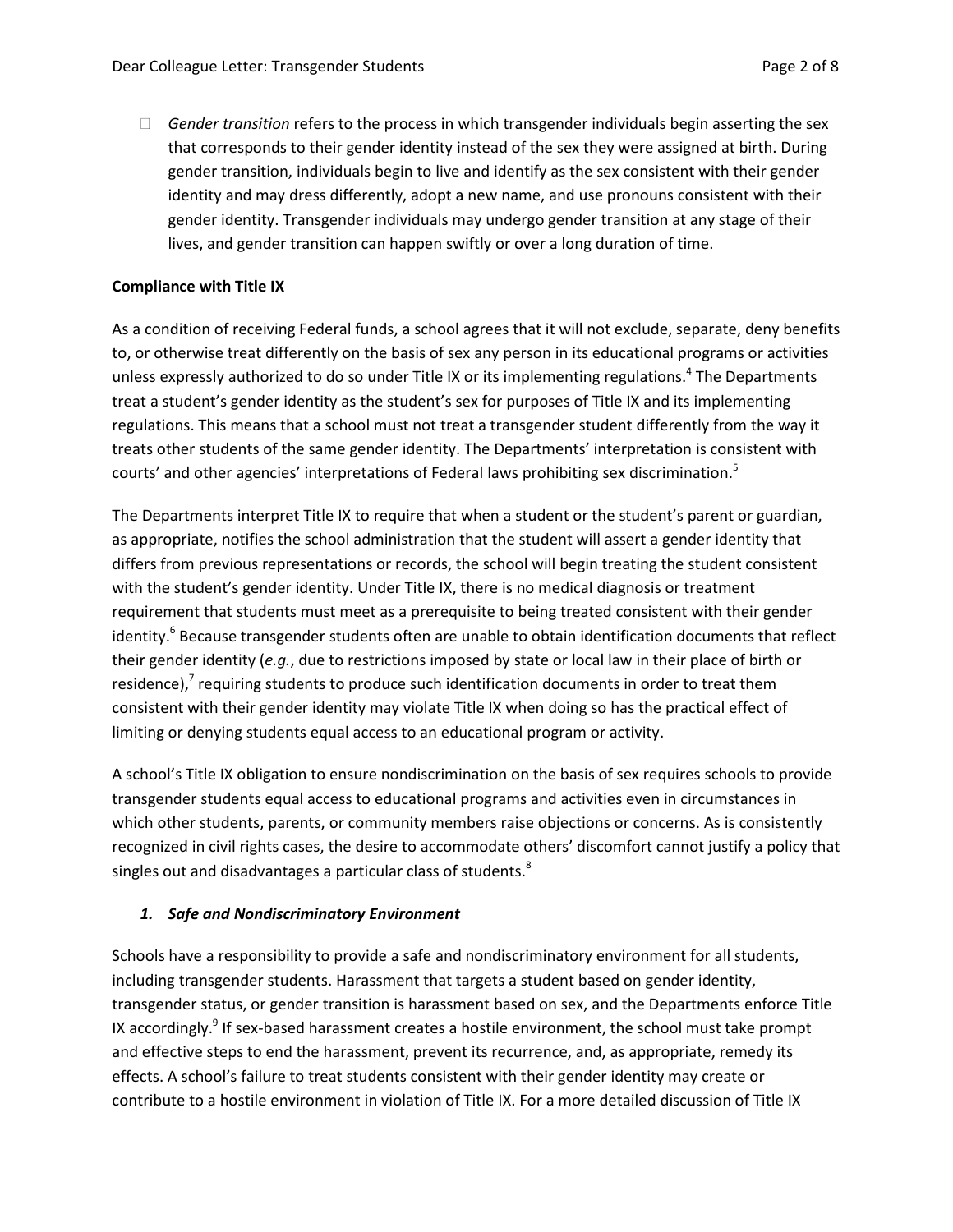requirements related to sex-based harassment, see guidance documents from ED's Office for Civil Rights (OCR) that are specific to this topic. $^{10}$ 

## *2. Identification Documents, Names, and Pronouns*

Under Title IX, a school must treat students consistent with their gender identity even if their education records or identification documents indicate a different sex. The Departments have resolved Title IX investigations with agreements committing that school staff and contractors will use pronouns and names consistent with a transgender student's gender identity.<sup>11</sup>

## *3. Sex-Segregated Activities and Facilities*

Title IX's implementing regulations permit a school to provide sex-segregated restrooms, locker rooms, shower facilities, housing, and athletic teams, as well as single-sex classes under certain circumstances.<sup>12</sup> When a school provides sex-segregated activities and facilities, transgender students must be allowed to participate in such activities and access such facilities consistent with their gender identity.<sup>13</sup>

- **Restrooms and Locker Rooms**. A school may provide separate facilities on the basis of sex, but must allow transgender students access to such facilities consistent with their gender identity.<sup>14</sup> A school may not require transgender students to use facilities inconsistent with their gender identity or to use individual-user facilities when other students are not required to do so. A school may, however, make individual-user options available to all students who voluntarily seek additional privacy.<sup>15</sup>
- **Athletics.** Title IX regulations permit a school to operate or sponsor sex-segregated athletics teams when selection for such teams is based upon competitive skill or when the activity involved is a contact sport.<sup>16</sup> A school may not, however, adopt or adhere to requirements that rely on overly broad generalizations or stereotypes about the differences between transgender students and other students of the same sex (*i.e.*, the same gender identity) or others' discomfort with transgender students.<sup>17</sup> Title IX does not prohibit age-appropriate, tailored requirements based on sound, current, and research-based medical knowledge about the impact of the students' participation on the competitive fairness or physical safety of the sport.<sup>18</sup>
- **Single-Sex Classes**. Although separating students by sex in classes and activities is generally prohibited, nonvocational elementary and secondary schools may offer nonvocational single-sex classes and extracurricular activities under certain circumstances.<sup>19</sup> When offering such classes and activities, a school must allow transgender students to participate consistent with their gender identity.
- **Single-Sex Schools**. Title IX does not apply to the admissions policies of certain educational institutions, including nonvocational elementary and secondary schools, and private undergraduate colleges.<sup>20</sup> Those schools are therefore permitted under Title IX to set their own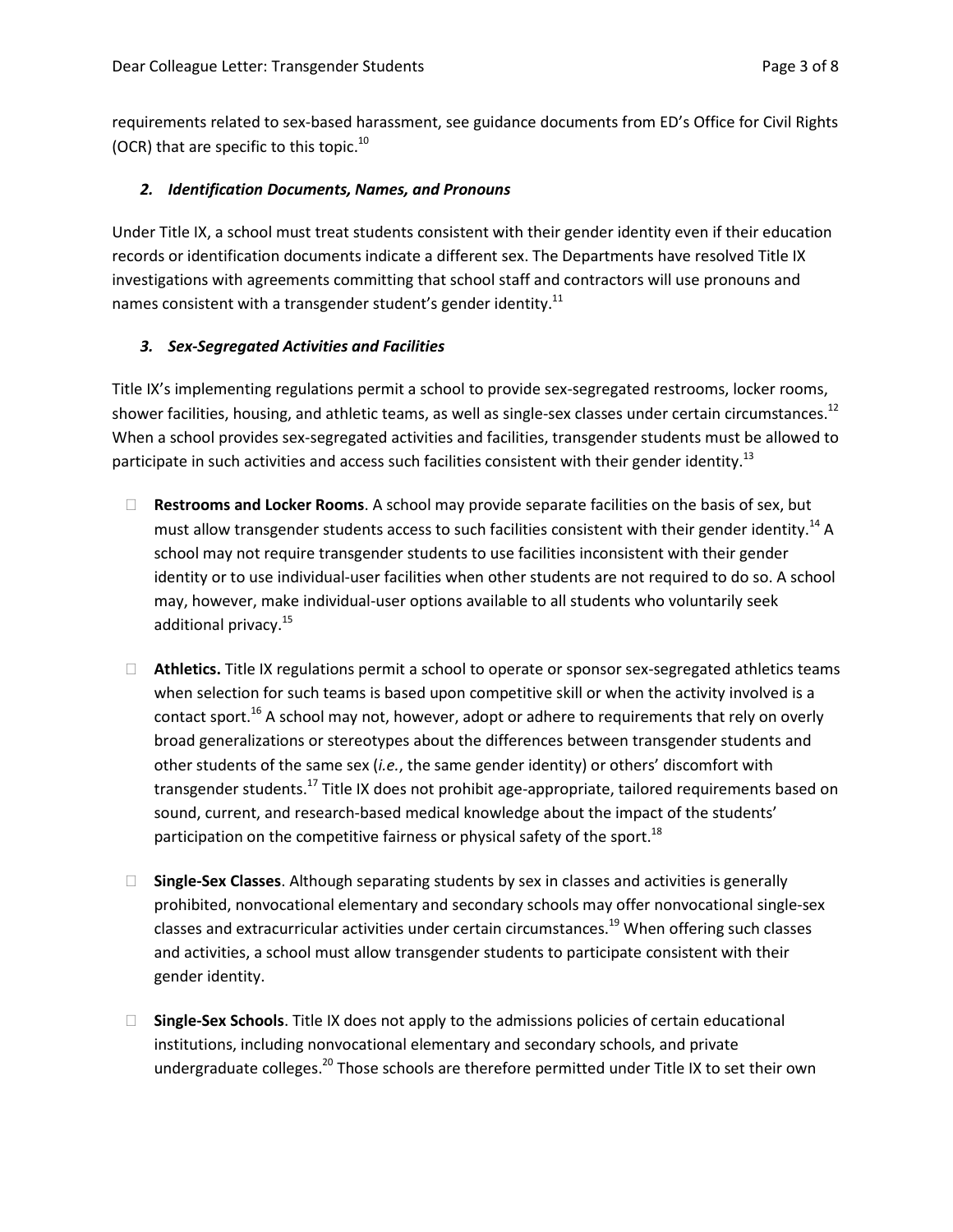sex-based admissions policies. Nothing in Title IX prohibits a private undergraduate women's college from admitting transgender women if it so chooses.

- **Social Fraternities and Sororities**. Title IX does not apply to the membership practices of social fraternities and sororities.<sup>21</sup> Those organizations are therefore permitted under Title IX to set their own policies regarding the sex, including gender identity, of their members. Nothing in Title IX prohibits a fraternity from admitting transgender men or a sorority from admitting transgender women if it so chooses.
- **Housing and Overnight Accommodations**. Title IX allows a school to provide separate housing on the basis of sex.<sup>22</sup> But a school must allow transgender students to access housing consistent with their gender identity and may not require transgender students to stay in single-occupancy accommodations or to disclose personal information when not required of other students. Nothing in Title IX prohibits a school from honoring a student's voluntary request for singleoccupancy accommodations if it so chooses.<sup>23</sup>
- **Other Sex-Specific Activities and Rules**. Unless expressly authorized by Title IX or its implementing regulations, a school may not segregate or otherwise distinguish students on the basis of their sex, including gender identity, in any school activities or the application of any school rule. Likewise, a school may not discipline students or exclude them from participating in activities for appearing or behaving in a manner that is consistent with their gender identity or that does not conform to stereotypical notions of masculinity or femininity (*e.g*., in yearbook photographs, at school dances, or at graduation ceremonies). $^{24}$

## *4. Privacy and Education Records*

Protecting transgender students' privacy is critical to ensuring they are treated consistent with their gender identity. The Departments may find a Title IX violation when a school limits students' educational rights or opportunities by failing to take reasonable steps to protect students' privacy related to their transgender status, including their birth name or sex assigned at birth.<sup>25</sup> Nonconsensual disclosure of personally identifiable information (PII), such as a student's birth name or sex assigned at birth, could be harmful to or invade the privacy of transgender students and may also violate the Family Educational Rights and Privacy Act (FERPA).<sup>26</sup> A school may maintain records with this information, but such records should be kept confidential.

 **Disclosure of Personally Identifiable Information from Education Records**. FERPA generally prevents the nonconsensual disclosure of PII from a student's education records; one exception is that records may be disclosed to individual school personnel who have been determined to have a legitimate educational interest in the information.<sup>27</sup> Even when a student has disclosed the student's transgender status to some members of the school community, schools may not rely on this FERPA exception to disclose PII from education records to other school personnel who do not have a legitimate educational interest in the information. Inappropriately disclosing (or requiring students or their parents to disclose) PII from education records to the school community may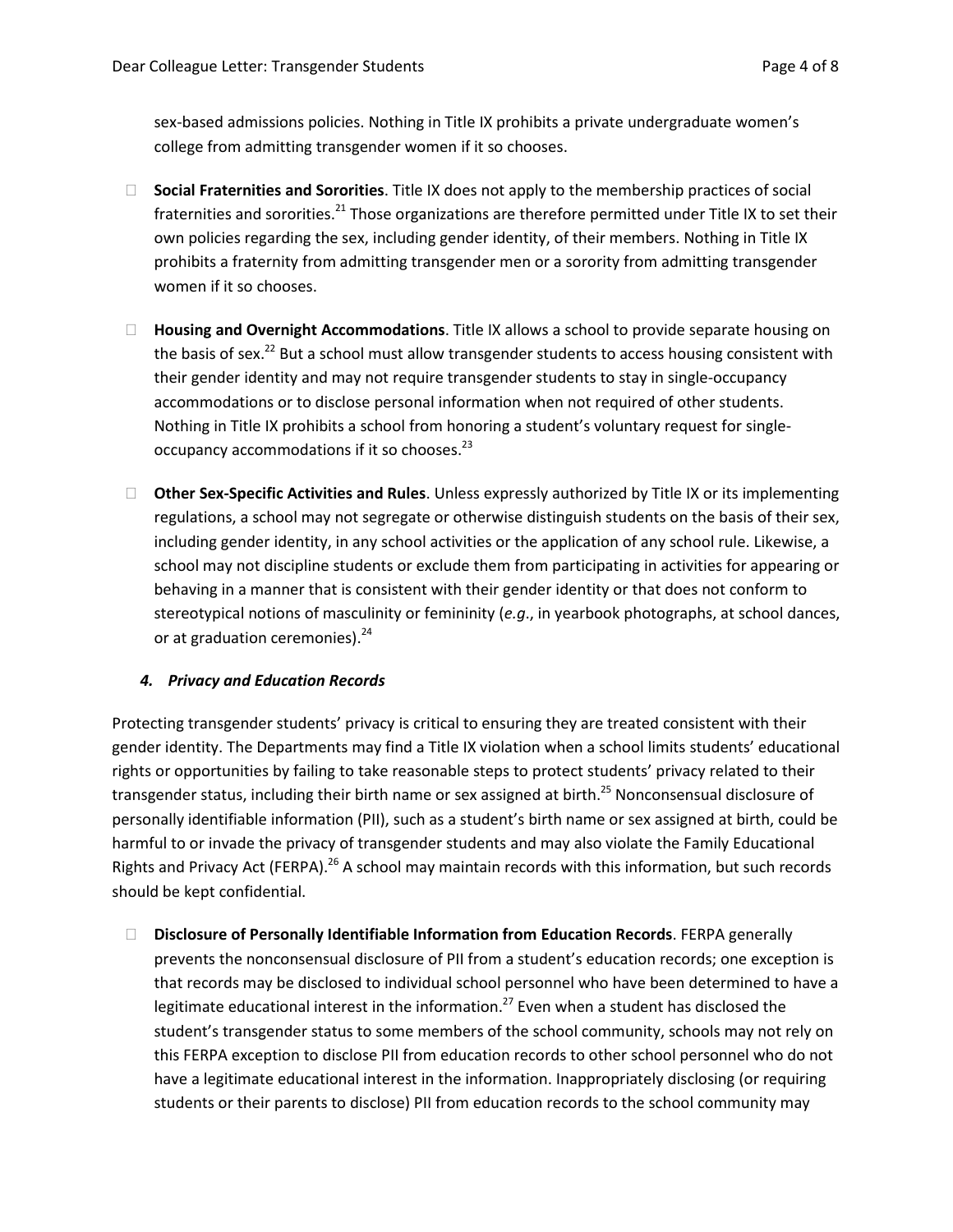violate FERPA and interfere with transgender students' right under Title IX to be treated consistent with their gender identity.

- **Disclosure of Directory Information**. Under FERPA's implementing regulations, a school may disclose appropriately designated directory information from a student's education record if disclosure would not generally be considered harmful or an invasion of privacy.<sup>28</sup> Directory information may include a student's name, address, telephone number, date and place of birth, honors and awards, and dates of attendance.<sup>29</sup> School officials may not designate students' sex, including transgender status, as directory information because doing so could be harmful or an invasion of privacy.30 A school also must allow eligible students (*i.e.*, students who have reached 18 years of age or are attending a postsecondary institution) or parents, as appropriate, a reasonable amount of time to request that the school not disclose a student's directory information. $31$
- **Amendment or Correction of Education Records**. A school may receive requests to correct a student's education records to make them consistent with the student's gender identity. Updating a transgender student's education records to reflect the student's gender identity and new name will help protect privacy and ensure personnel consistently use appropriate names and pronouns.
	- o Under FERPA, a school must consider the request of an eligible student or parent to amend information in the student's education records that is inaccurate, misleading, or in violation of the student's privacy rights.<sup>32</sup> If the school does not amend the record, it must inform the requestor of its decision and of the right to a hearing. If, after the hearing, the school does not amend the record, it must inform the requestor of the right to insert a statement in the record with the requestor's comments on the contested information, a statement that the requestor disagrees with the hearing decision, or both. That statement must be disclosed whenever the record to which the statement relates is disclosed. $^{33}$
	- $\circ$  Under Title IX, a school must respond to a request to amend information related to a student's transgender status consistent with its general practices for amending other students' records.<sup>34</sup> If a student or parent complains about the school's handling of such a request, the school must promptly and equitably resolve the complaint under the school's Title IX grievance procedures.<sup>35</sup> **\* \* \***

We appreciate the work that many schools, state agencies, and other organizations have undertaken to make educational programs and activities welcoming, safe, and inclusive for all students.

Sincerely,

/s/

Catherine E. Lhamon Assistant Secretary for Civil Rights U.S. Department of Education

/s/

Vanita Gupta Principal Deputy Assistant Attorney General for Civil Rights U.S. Department of Justice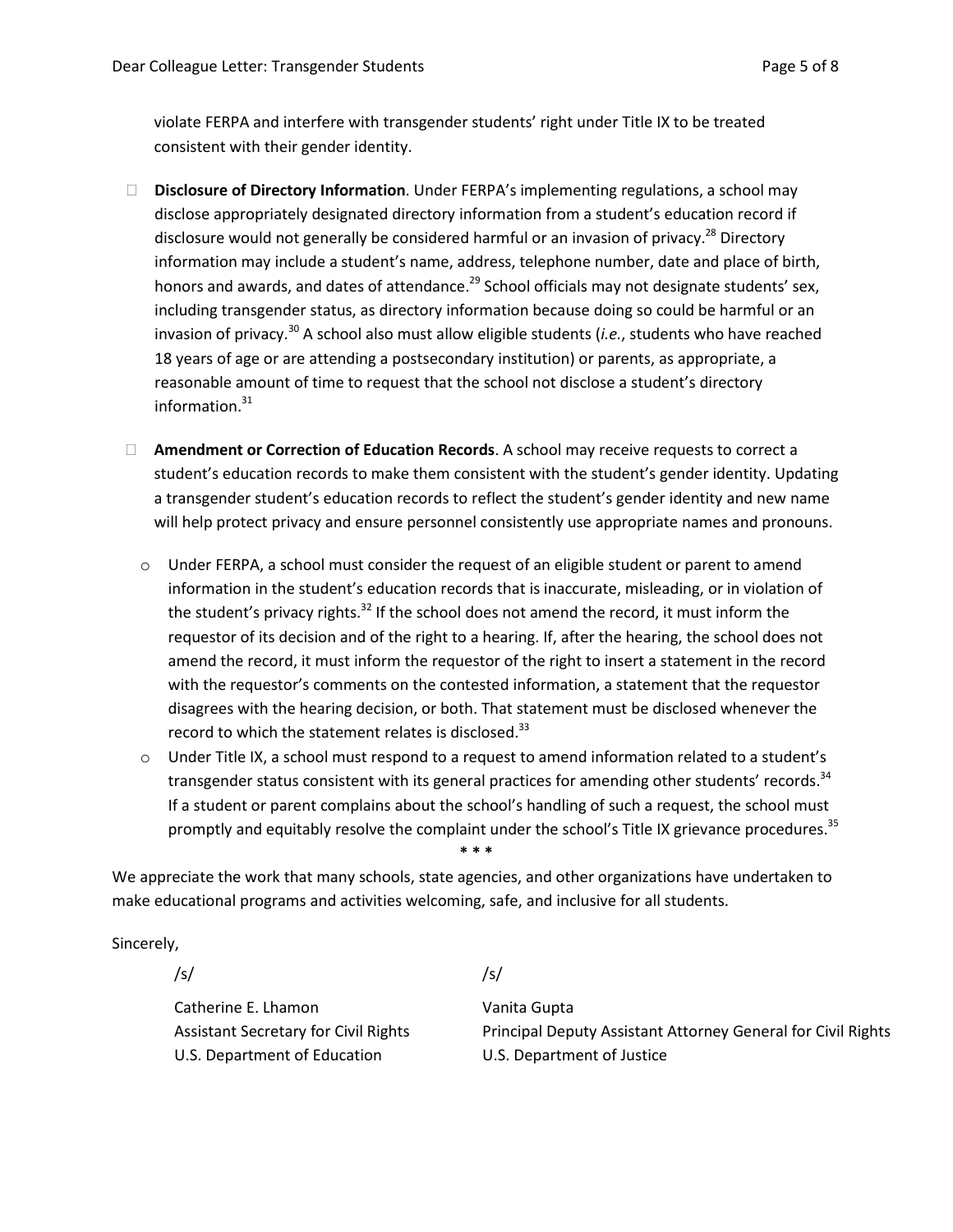<sup>2</sup> Office of Management and Budget, Final Bulletin for Agency Good Guidance Practices, 72 Fed. Reg. 3432 (Jan. 25, 2007), www.whitehouse.gov/sites/default/files/omb/fedreg/2007/012507\_good\_guidance.pdf.

<sup>3</sup> ED, *Examples of Policies and Emerging Practices for Supporting Transgender Students* (May 13, 2016), www.ed.gov/oese/oshs/emergingpractices.pdf. OCR also posts many of its resolution agreements in cases involving transgender students online at www.ed.gov/ocr/lgbt.html. While these agreements address factspecific cases, and therefore do not state general policy, they identify examples of ways OCR and recipients have resolved some issues addressed in this guidance.

 $4$  34 C.F.R. §§ 106.4, 106.31(a). For simplicity, this letter cites only to ED's Title IX regulations. DOJ has also promulgated Title IX regulations. *See* 28 C.F.R. Pt. 54. For purposes of how the Title IX regulations at issue in this guidance apply to transgender individuals, DOJ interprets its regulations similarly to ED. State and local rules cannot limit or override the requirements of Federal laws. *See* 34 C.F.R. § 106.6(b).

<sup>5</sup> *See, e.g., Price Waterhouse v. Hopkins*, 490 U.S. 228 (1989); *Oncale v. Sundowner Offshore Servs. Inc.*, 523 U.S. 75, 79 (1998); *G.G. v. Gloucester Cnty. Sch. Bd.*, No. 15-2056*,* 2016 WL 1567467, at \*8 (4th Cir. Apr. 19, 2016)*; Glenn v. Brumby*, 663 F.3d 1312, 1317 (11th Cir. 2011); *Smith v. City of Salem*, 378 F.3d 566, 572-75 (6th Cir. 2004); *Rosa v. Park W. Bank & Trust Co.*, 214 F.3d 213, 215–16 (1st Cir. 2000); *Schwenk v. Hartford*, 204 F.3d 1187, 1201–02 (9th Cir. 2000); *Schroer v. Billington*, 577 F. Supp. 2d 293, 306-08 (D.D.C. 2008); *Macy v. Dep't of Justice*, Appeal No. 012012082 (U.S. Equal Emp't Opportunity Comm'n Apr. 20, 2012). *See also* U.S. Dep't of Labor (USDOL), Training and Employment Guidance Letter No. 37-14, *Update on Complying with Nondiscrimination Requirements: Discrimination Based on Gender Identity, Gender Expression and Sex Stereotyping are Prohibited Forms of Sex Discrimination in the Workforce Development System* (2015), wdr.doleta.gov/directives/attach/TEGL/TEGL\_37- 14.pdf; USDOL, Job Corps, Directive: Job Corps Program Instruction Notice No. 14-31, *Ensuring Equal Access for Transgender Applicants and Students to the Job Corps Program* (May 1, 2015),

https://supportservices.jobcorps.gov/Program%20Instruction%20Notices/pi\_14\_31.pdf; DOJ, Memorandum from the Attorney General, *Treatment of Transgender Employment Discrimination Claims Under Title VII of the Civil Rights Act of 1964* (2014), www.justice.gov/sites/default/files/opa/press-

releases/attachments/2014/12/18/title\_vii\_memo.pdf; USDOL, Office of Federal Contract Compliance Programs, Directive 2014-02, *Gender Identity and Sex Discrimination* (2014),

www.dol.gov/ofccp/regs/compliance/directives/dir2014\_02.html.

<sup>6</sup> *See Lusardi v. Dep't of the Army*, Appeal No. 0120133395 at 9 (U.S. Equal Emp't Opportunity Comm'n Apr. 1, 2015) ("An agency may not condition access to facilities—or to other terms, conditions, or privileges of employment—on the completion of certain medical steps that the agency itself has unilaterally determined will somehow prove the bona fides of the individual's gender identity.").

<sup>7</sup> *See G.G.*, 2016 WL 1567467, at \*1 n.1 (noting that medical authorities "do not permit sex reassignment surgery for persons who are under the legal age of majority").

<sup>8</sup> 34 C.F.R. § 106.31(b)(4); *see G.G.*, 2016 WL 1567467, at \*8 & n.10 (affirming that individuals have legitimate and important privacy interests and noting that these interests do not inherently conflict with nondiscrimination principles); *Cruzan v. Special Sch. Dist. No. 1*, 294 F.3d 981, 984 (8th Cir. 2002) (rejecting claim that allowing a transgender woman "merely [to be] present in the women's faculty restroom" created a hostile environment); *Glenn*, 663 F.3d at 1321 (defendant's proffered justification that "other women might object to [the plaintiff]'s restroom use" was "wholly irrelevant"). *See also Palmore v. Sidoti*, 466 U.S. 429, 433 (1984) ("Private biases may be outside the reach of the law, but the law cannot, directly or indirectly, give them effect."); *City of Cleburne v. Cleburne Living Ctr*., 473 U.S. 432, 448 (1985) (recognizing that "mere negative attitudes, or fear . . . are not permissible bases for" government action).

<sup>1</sup> 20 U.S.C. §§ 1681–1688; 34 C.F.R. Pt. 106; 28 C.F.R. Pt. 54. In this letter, the term *schools* refers to recipients of Federal financial assistance at all educational levels, including school districts, colleges, and universities. An educational institution that is controlled by a religious organization is exempt from Title IX to the extent that compliance would not be consistent with the religious tenets of such organization. 20 U.S.C. § 1681(a)(3); 34 C.F.R. § 106.12(a).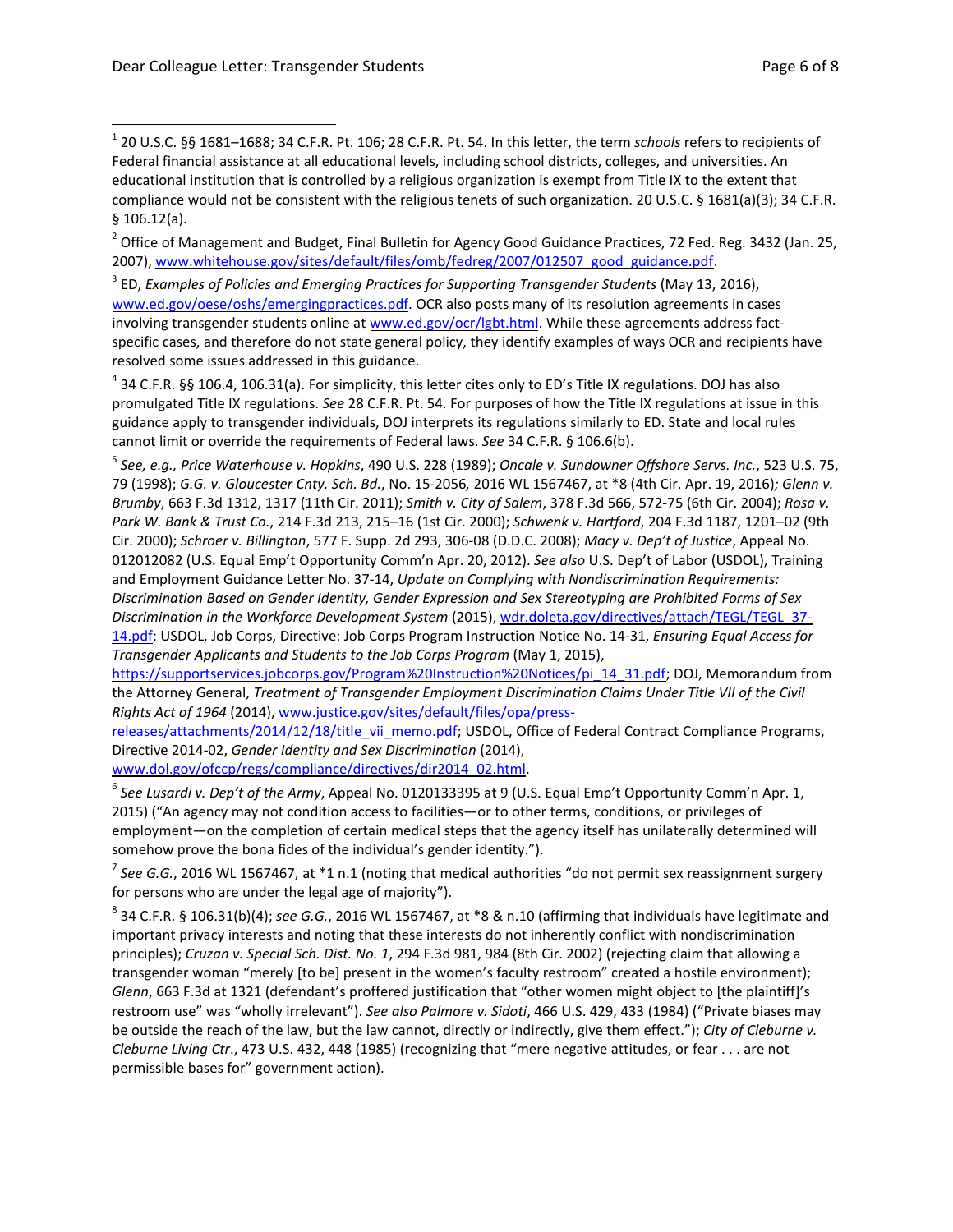9 *See, e.g.,* Resolution Agreement, *In re Downey Unified Sch. Dist., CA*, OCR Case No. 09-12-1095, (Oct. 8, 2014), www.ed.gov/documents/press-releases/downey-school-district-agreement.pdf (agreement to address harassment of transgender student, including allegations that peers continued to call her by her former name, shared pictures of her prior to her transition, and frequently asked questions about her anatomy and sexuality); Consent Decree, *Doe v. Anoka-Hennepin Sch. Dist. No. 11, MN* (D. Minn. Mar. 1, 2012),

www.ed.gov/ocr/docs/investigations/05115901-d.pdf (consent decree to address sex-based harassment, including based on nonconformity with gender stereotypes); Resolution Agreement, *In re Tehachapi Unified Sch. Dist*., *CA*, OCR Case No. 09-11-1031 (June 30, 2011), www.ed.gov/ocr/docs/investigations/09111031-b.pdf (agreement to address sexual and gender-based harassment, including harassment based on nonconformity with gender stereotypes). *See also Lusardi,* Appeal No. 0120133395, at \*15 ("Persistent failure to use the employee's correct name and pronoun may constitute unlawful, sex-based harassment if such conduct is either severe or pervasive enough to create a hostile work environment").

<sup>10</sup> *See, e.g.*, OCR, *Revised Sexual Harassment Guidance: Harassment of Students by School Employees, Other Students, or Third Parties* (2001), www.ed.gov/ocr/docs/shguide.pdf; OCR, *Dear Colleague Letter: Harassment and Bullying* (Oct. 26, 2010), www.ed.gov/ocr/letters/colleague-201010.pdf; OCR, *Dear Colleague Letter: Sexual Violence* (Apr. 4, 2011), www.ed.gov/ocr/letters/colleague-201104.pdf; OCR, *Questions and Answers on Title IX and Sexual Violence* (Apr. 29, 2014), www.ed.gov/ocr/docs/qa-201404-title-ix.pdf.

<sup>11</sup> *See, e.g.*, Resolution Agreement, *In re Cent. Piedmont Cmty. Coll.*, *NC*, OCR Case No. 11-14-2265 (Aug. 13, 2015), www.ed.gov/ocr/docs/investigations/more/11142265-b.pdf (agreement to use a transgender student's preferred name and gender and change the student's official record to reflect a name change).

<sup>12</sup> 34 C.F.R. §§ 106.32, 106.33, 106.34, 106.41(b).

<sup>13</sup> *See* 34 C.F.R. § 106.31.

<sup>14</sup> 34 C.F.R. § 106.33.

<sup>15</sup> *See, e.g.*, Resolution Agreement, *In re Township High Sch. Dist. 211, IL*, OCR Case No. 05-14-1055 (Dec. 2, 2015), www.ed.gov/ocr/docs/investigations/more/05141055-b.pdf (agreement to provide any student who requests additional privacy "access to a reasonable alternative, such as assignment of a student locker in near proximity to the office of a teacher or coach; use of another private area (such as a restroom stall) within the public area; use of a nearby private area (such as a single-use facility); or a separate schedule of use.").

 $16$  34 C.F.R. § 106.41(b). Nothing in Title IX prohibits schools from offering coeducational athletic opportunities.

 $17$  34 C.F.R. § 106.6(b), (c). An interscholastic athletic association is subject to Title IX if (1) the association receives Federal financial assistance or (2) its members are recipients of Federal financial assistance and have ceded controlling authority over portions of their athletic program to the association. Where an athletic association is covered by Title IX, a school's obligations regarding transgender athletes apply with equal force to the association.

<sup>18</sup> The National Collegiate Athletic Association (NCAA), for example, reported that in developing its policy for participation by transgender students in college athletics, it consulted with medical experts, athletics officials, affected students, and a consensus report entitled *On the Team: Equal Opportunity for Transgender Student Athletes* (2010) by Dr. Pat Griffin & Helen J. Carroll (*On the Team*),

https://www.ncaa.org/sites/default/files/NCLR\_TransStudentAthlete%2B(2).pdf. *See* NCAA Office of Inclusion, *NCAA Inclusion of Transgender Student-Athletes* 2, 30-31 (2011),

https://www.ncaa.org/sites/default/files/Transgender\_Handbook\_2011\_Final.pdf (citing *On the Team*). The *On the Team* report noted that policies that may be appropriate at the college level may "be unfair and too complicated for [the high school] level of competition." *On the Team* at 26. After engaging in similar processes, some state interscholastic athletics associations have adopted policies for participation by transgender students in high school athletics that they determined were age-appropriate.

 $19$  34 C.F.R. § 106.34(a), (b). Schools may also separate students by sex in physical education classes during participation in contact sports. *Id*. § 106.34(a)(1).

<sup>20</sup> 20 U.S.C. § 1681(a)(1); 34 C.F.R. § 106.15(d); 34 C.F.R. § 106.34(c) (a recipient may offer a single-sex public nonvocational elementary and secondary school so long as it provides students of the excluded sex a "substantially